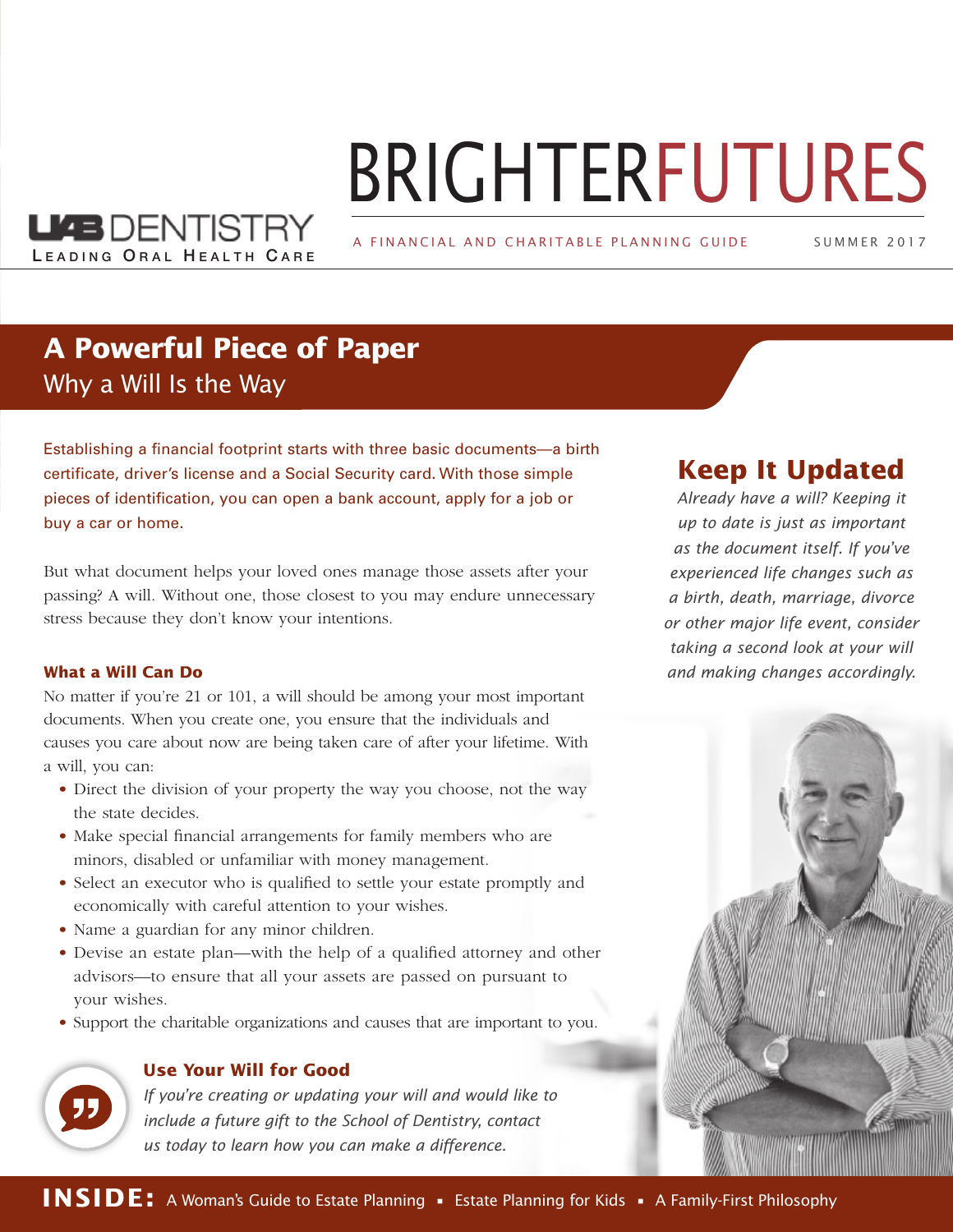# **LADIES ONLY**

# A Woman's Guide to Estate Planning

Consider this scenario: Anne is just 30 years old when her mother passes away. In the months following the funeral, Anne discovers that her mother—a widow—never drafted a plan for her estate. In the absence of a plan, state law determines how her mother's assets will be distributed.

According to a study by the National Center for Women and Retirement, 80 to 90 percent of women will make



When making your estate planning decisions, you will benefit from Start Planning **NOW**

the counsel of your legal and tax advisors. If you would like to include us in your plans, we would be happy to help you discuss ways you can secure the greatest benefit for yourself and us, with no obligation.





financial decisions on their own at some point in their lives. Whether single, divorced or widowed, having an effective estate plan is part of being independent. Estate planning not only ensures financial stability during your lifetime, but also allows you to choose how your assets will be distributed after your lifetime.

Here are four key elements of a successful estate plan that anyone can follow.

#### 1] A Will

- Ensures that your assets will be distributed the way you intend.
- Allows your dependents to receive the care and financial security they need.
- Gives charitable organizations like ours your support into the future.

#### 2] Life Insurance

- As a general rule, should be equal to five times your annual salary.
- Covers your family's financial obligations, goals and everyday expenses.
- Should be enough to pay off mortgages, other liabilities and final taxes.

#### 3] A Living Trust

- Avoids probate for your estate.
- Appoints a trustee of your choosing to handle your affairs.
- Provides care for another individual, a disabled spouse or child, and appoints a guardian to care for the individual and take care of his or her financial needs.

#### 4] Charitable Gifts

- Provide ways to reduce taxes and can be given now or later.
- Support a future for our organization and those we serve.
- Connect your legacy with the organizations and causes you care about the most.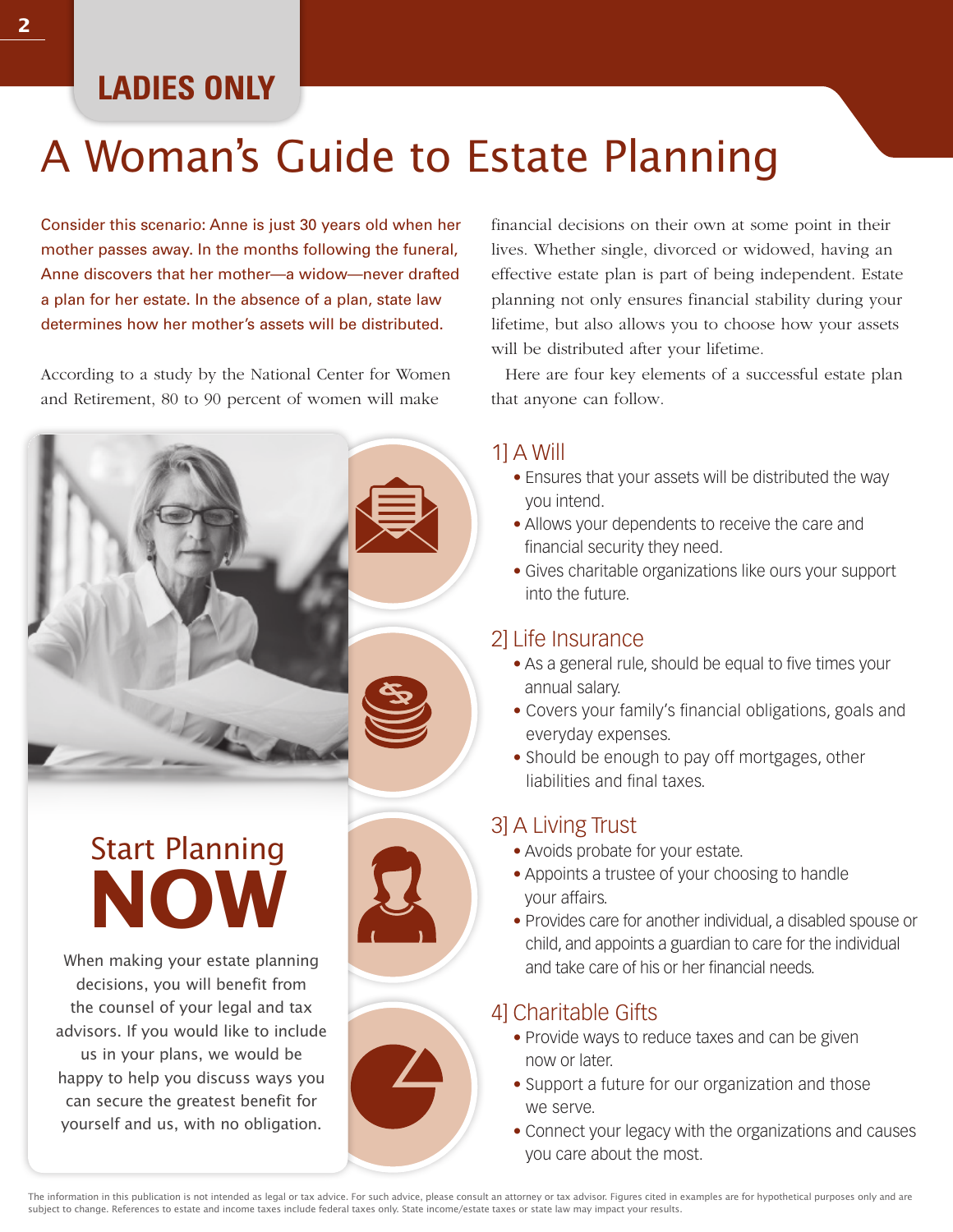# Estate Planning for Kids

### Creating a Safety Net for When You're Not There to Protect Them

Becoming a parent means doing everything you can to love and protect another human being. It's evident in the precautions you took the first time he or she went swimming or rode a bicycle.

The same level of care should be taken when making your estate plan. Putting your intentions on paper will help secure a safer future for your children when you aren't there to protect them yourself. This plan should include provisions for:

**Minor children.** Use your will to name a guardian for any minor children. If you are married, your spouse will likely raise your children if you pass away first, but also take into consideration what could happen when he/she passes away. You may also wish to place the assets you want your children to inherit in a trust until they are older. This prevents court battles if a judge has to name someone as their conservator.

**Assets and property.** Spelling out the distribution of assets to your children will ensure they receive what was intended for them. Remember, assets aren't only items with financial value. Sentimental items like heirlooms and family photos—can be noted and passed to your children, as well.

**An executor.** If your children are of legal age, you can appoint them as executors, or choose a trusted friend or family member.

**Beneficiary designations.** Life insurance, annuities, retirement benefits and IRAs are usually payable to a named beneficiary and do not pass under your will. Review and update these documents—adding your children's names or a trust for their benefit—to make certain assets are left to your intended heirs.

# **CHILD FREE?**

Estate planning is for everyone, regardless of your marital status, income or age. If you don't have children to plan for in your estate, consider the following questions:

- 1 How would you like your assets distributed?
- 2 Who will make health and financial decisions on your behalf if you are no longer able?
- 3 Who will care for you in the event of illness or disability?
- 4 Are there charitable organizations you wish to support?

# **SECURE**  THEIR FUTURE

When you create or update your estate plan, the needs of your family come first. Our new guide,



*Your Loved Ones Are Counting on You,* covers important information when creating a plan with your parents, spouses, siblings and children in mind. Use the enclosed reply card to request your copy today.

## **Make Your Plan Work for Us, Too**

When creating or updating your estate plan, consider including a gift to our organization. We would be glad to work with you on solutions that meet your giving needs. Please contact us for more information on how you can get started.